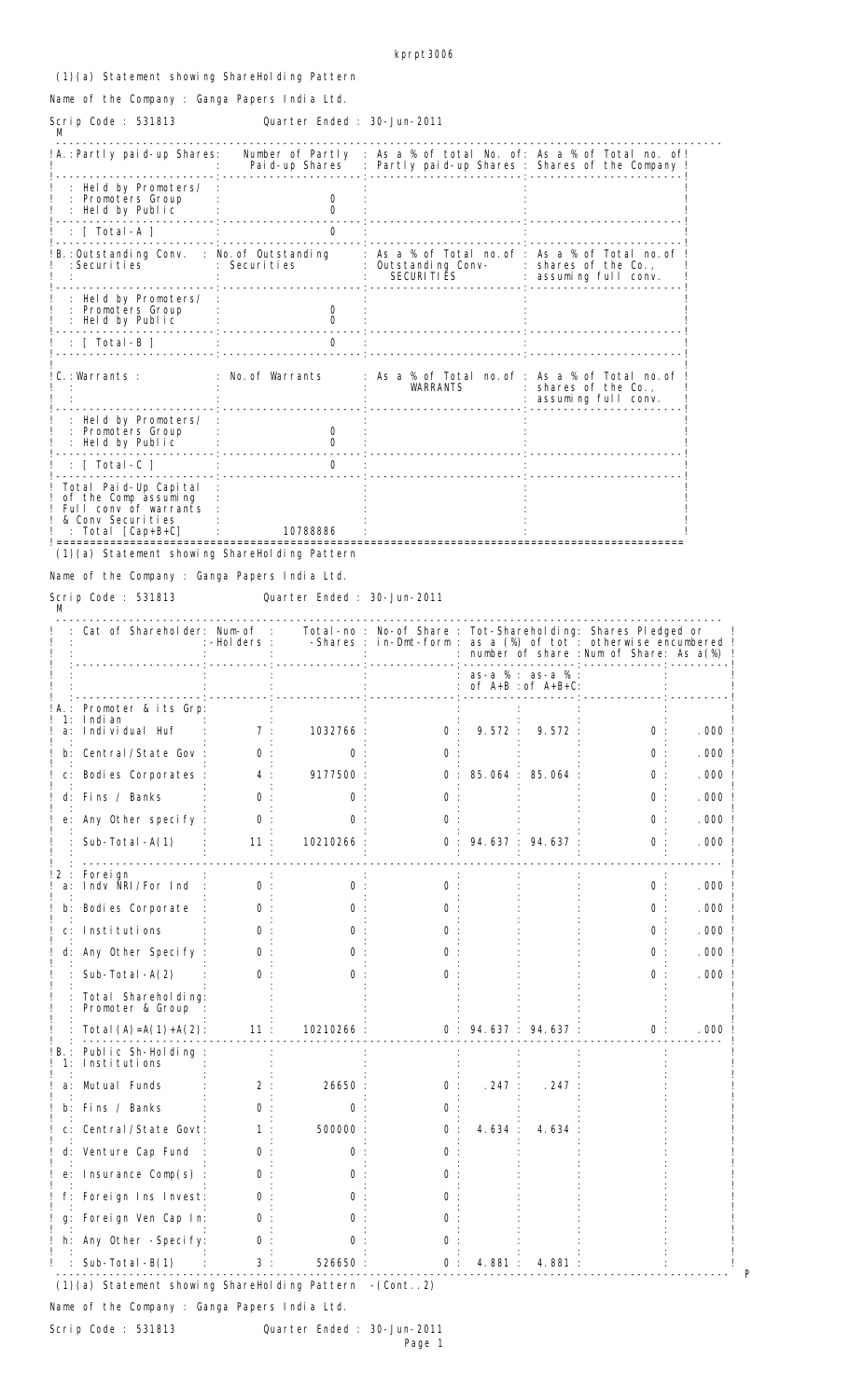kprpt3006

| М     |                                                                                                                                                                                                              |                      |                                                                                                                                                                                                                                                                                                           |                                      |        |                                                                                            |        |    |                  |         |
|-------|--------------------------------------------------------------------------------------------------------------------------------------------------------------------------------------------------------------|----------------------|-----------------------------------------------------------------------------------------------------------------------------------------------------------------------------------------------------------------------------------------------------------------------------------------------------------|--------------------------------------|--------|--------------------------------------------------------------------------------------------|--------|----|------------------|---------|
|       | Cat of Shareholder: Num-of : Total-no : No-of Share : Tot-Shareholding: Shares Pledged or !<br>! Holders : -Shares : in-Dmt-form : as a (%) of tot : otherwise encumbered.                                   |                      |                                                                                                                                                                                                                                                                                                           |                                      |        |                                                                                            |        |    |                  |         |
|       |                                                                                                                                                                                                              |                      | : $\frac{1}{2}$ : $\frac{1}{2}$ : $\frac{1}{2}$ : $\frac{1}{2}$ : $\frac{1}{2}$ : $\frac{1}{2}$ : $\frac{1}{2}$ : $\frac{1}{2}$ : $\frac{1}{2}$ : $\frac{1}{2}$ : $\frac{1}{2}$ : $\frac{1}{2}$ : $\frac{1}{2}$ : $\frac{1}{2}$ : $\frac{1}{2}$ : $\frac{1}{2}$ : $\frac{1}{2}$ : $\frac{1}{2}$ : $\frac$ |                                      |        |                                                                                            |        |    |                  |         |
|       | 2: Non-Institutions                                                                                                                                                                                          |                      |                                                                                                                                                                                                                                                                                                           |                                      |        |                                                                                            |        |    |                  |         |
| a:    | Bodies Corporates : 5:                                                                                                                                                                                       |                      |                                                                                                                                                                                                                                                                                                           | 18450 : 0 : 171 : 171 :              |        |                                                                                            |        |    |                  |         |
| $b$ : | Indi vi dual Hol di ng:                                                                                                                                                                                      |                      |                                                                                                                                                                                                                                                                                                           |                                      |        |                                                                                            |        |    |                  |         |
|       | i) upto Rs 1-Lac:                                                                                                                                                                                            | $184$ :              | 22250:                                                                                                                                                                                                                                                                                                    | 0:                                   |        | .206: .206                                                                                 |        |    |                  |         |
|       | ii) above Rs1-Lac:                                                                                                                                                                                           | $-1$ : $-$           | 11250:                                                                                                                                                                                                                                                                                                    | 0:                                   |        | .104: .104                                                                                 |        |    |                  |         |
| C:    | Any Other -CIr-Mem:                                                                                                                                                                                          | 0:                   | 0:                                                                                                                                                                                                                                                                                                        | 0                                    |        |                                                                                            |        |    |                  |         |
|       | $-OCB$                                                                                                                                                                                                       | 0:<br>$-NRI$ : 1:    | 0<br>20:                                                                                                                                                                                                                                                                                                  | 0<br>0:                              |        | .000: .000:                                                                                |        |    |                  |         |
|       |                                                                                                                                                                                                              |                      |                                                                                                                                                                                                                                                                                                           |                                      |        |                                                                                            |        |    |                  |         |
|       |                                                                                                                                                                                                              |                      |                                                                                                                                                                                                                                                                                                           |                                      |        |                                                                                            |        |    |                  |         |
|       |                                                                                                                                                                                                              |                      |                                                                                                                                                                                                                                                                                                           |                                      |        |                                                                                            |        |    |                  |         |
|       | !D : Held by Custodian :                                                                                                                                                                                     |                      |                                                                                                                                                                                                                                                                                                           |                                      |        |                                                                                            |        |    |                  |         |
|       | against Dep-Receip:<br>1: Promoter & Pro Grp: 0 :                                                                                                                                                            |                      | 0:                                                                                                                                                                                                                                                                                                        |                                      |        | $\begin{array}{ccc} & \vdots & & \vdots & \\ \mathbf{0} & \vdots & & \vdots & \end{array}$ |        |    | $\overline{0}$ : | . 000 ! |
|       | $2:$ Public                                                                                                                                                                                                  | $\overline{0}$ :     | 0:                                                                                                                                                                                                                                                                                                        |                                      | $0:$ : |                                                                                            |        |    |                  | ÷       |
|       | : Grand Total $(A+B+C)$ : 205 : 10788886 :                                                                                                                                                                   |                      |                                                                                                                                                                                                                                                                                                           | $\sim 10$                            |        | 0: 100.000:                                                                                |        |    |                  |         |
|       | (I)(c) Share Holding Pattern - Category -Public [ 1% & above ]                                                                                                                                               |                      |                                                                                                                                                                                                                                                                                                           |                                      |        |                                                                                            |        |    |                  |         |
|       | Name of the Company : Ganga Papers India Ltd.                                                                                                                                                                |                      |                                                                                                                                                                                                                                                                                                           |                                      |        |                                                                                            |        |    |                  |         |
|       | Scrip Code : 531813                                                                                                                                                                                          |                      | Quarter Ended: 30-Jun-2011                                                                                                                                                                                                                                                                                |                                      |        |                                                                                            |        |    |                  |         |
|       |                                                                                                                                                                                                              |                      |                                                                                                                                                                                                                                                                                                           |                                      |        |                                                                                            |        |    |                  |         |
|       | Srl-#Ref-Num Mame of the Holder Scp-Held %-to-Total 1 S00003 STRESSED ASSETS STABILISATION FUND 500000 4.634                                                                                                 |                      |                                                                                                                                                                                                                                                                                                           |                                      |        |                                                                                            |        |    |                  |         |
|       |                                                                                                                                                                                                              |                      |                                                                                                                                                                                                                                                                                                           |                                      |        |                                                                                            |        |    |                  |         |
|       | (I)(d) Details of Locked in Shares                                                                                                                                                                           |                      |                                                                                                                                                                                                                                                                                                           |                                      |        |                                                                                            |        |    |                  |         |
|       | Name of the Company : Ganga Papers India Ltd.                                                                                                                                                                |                      |                                                                                                                                                                                                                                                                                                           |                                      |        |                                                                                            |        |    |                  |         |
|       | Scrip Code : 531813                                                                                                                                                                                          |                      | Quarter Ended: 30-Jun-2011                                                                                                                                                                                                                                                                                |                                      |        |                                                                                            |        |    |                  |         |
|       | Srl-# Ref-Num -Cat                                                                                                                                                                                           | Name of the Holder   |                                                                                                                                                                                                                                                                                                           |                                      |        | Lock-Scp %-to-Total                                                                        |        |    |                  |         |
|       |                                                                                                                                                                                                              | $-$ NIL $ -$ NIL $-$ |                                                                                                                                                                                                                                                                                                           |                                      |        |                                                                                            |        |    |                  |         |
|       |                                                                                                                                                                                                              |                      |                                                                                                                                                                                                                                                                                                           |                                      |        |                                                                                            |        |    |                  |         |
|       | (II)(a) Details of Depository Receipts (DRs)<br>Name of the Company : Ganga Papers India Ltd.                                                                                                                |                      |                                                                                                                                                                                                                                                                                                           |                                      |        |                                                                                            |        |    |                  |         |
|       | Scrip Code: 531813 Cuarter Ended: 30-Jun-2011                                                                                                                                                                |                      |                                                                                                                                                                                                                                                                                                           |                                      |        |                                                                                            |        |    |                  |         |
|       | Srl-# Ref-Num Name of the Holder                                                                                                                                                                             |                      | Typ no-of sh-under (%)-to                                                                                                                                                                                                                                                                                 |                                      |        |                                                                                            |        |    |                  |         |
|       |                                                                                                                                                                                                              |                      |                                                                                                                                                                                                                                                                                                           |                                      | DRs    | os-Drs Total                                                                               |        |    |                  |         |
|       |                                                                                                                                                                                                              |                      |                                                                                                                                                                                                                                                                                                           |                                      |        |                                                                                            |        |    |                  |         |
|       |                                                                                                                                                                                                              |                      |                                                                                                                                                                                                                                                                                                           |                                      |        |                                                                                            |        |    |                  |         |
|       | (II)(b) Statement Showing Holding of Depository Receipts (DR"s) where underlying<br>Shares Held by Promoter/Prom Group are in excess of [ 1% ] of Total SHs<br>Name of the Company : Ganga Papers India Ltd. |                      |                                                                                                                                                                                                                                                                                                           |                                      |        |                                                                                            |        |    |                  |         |
|       | Scrip Code: 531813 Cuarter Ended: 30-Jun-2011                                                                                                                                                                |                      |                                                                                                                                                                                                                                                                                                           |                                      |        |                                                                                            |        |    |                  |         |
|       | Srl-# Ref-Num Name of the Holder The Typ no-of sh-under                                                                                                                                                      |                      |                                                                                                                                                                                                                                                                                                           |                                      |        | DRs os-Drs Total                                                                           | (%)-to |    |                  |         |
|       | $-$ NIL $ -$ NIL $-$                                                                                                                                                                                         |                      |                                                                                                                                                                                                                                                                                                           |                                      |        |                                                                                            |        |    |                  |         |
|       |                                                                                                                                                                                                              |                      |                                                                                                                                                                                                                                                                                                           |                                      |        |                                                                                            |        |    |                  |         |
|       | P(I)(b) Share Holding Pattern - Category -Promoter & Promoter Group                                                                                                                                          |                      |                                                                                                                                                                                                                                                                                                           |                                      |        |                                                                                            |        |    |                  |         |
|       | Name of the Company : Ganga Papers India Ltd.                                                                                                                                                                |                      |                                                                                                                                                                                                                                                                                                           |                                      |        |                                                                                            |        |    |                  |         |
|       | Scrip Code: 531813 Cuarter Ended: 30-Jun-2011<br>$M_{\rm 1}$                                                                                                                                                 |                      |                                                                                                                                                                                                                                                                                                           |                                      |        |                                                                                            |        |    |                  |         |
|       |                                                                                                                                                                                                              |                      |                                                                                                                                                                                                                                                                                                           |                                      |        |                                                                                            |        |    |                  |         |
|       |                                                                                                                                                                                                              |                      |                                                                                                                                                                                                                                                                                                           |                                      |        |                                                                                            |        |    |                  |         |
|       |                                                                                                                                                                                                              |                      |                                                                                                                                                                                                                                                                                                           |                                      |        |                                                                                            |        |    |                  |         |
|       |                                                                                                                                                                                                              |                      |                                                                                                                                                                                                                                                                                                           |                                      |        |                                                                                            |        |    |                  |         |
|       |                                                                                                                                                                                                              |                      |                                                                                                                                                                                                                                                                                                           |                                      |        |                                                                                            |        |    |                  |         |
|       |                                                                                                                                                                                                              |                      |                                                                                                                                                                                                                                                                                                           |                                      |        |                                                                                            |        |    |                  |         |
|       |                                                                                                                                                                                                              |                      |                                                                                                                                                                                                                                                                                                           |                                      |        |                                                                                            |        |    |                  |         |
|       | 10 000012<br>11 000013                                                                                                                                                                                       |                      |                                                                                                                                                                                                                                                                                                           |                                      |        |                                                                                            |        |    |                  |         |
|       |                                                                                                                                                                                                              |                      | -Total Promoter & Promoter Group                                                                                                                                                                                                                                                                          | ----------------- <mark>-</mark> --- |        | ----; -------; ---<br>10210266 : 94.637:                                                   |        | 0: | .000:            | .000    |
|       |                                                                                                                                                                                                              |                      |                                                                                                                                                                                                                                                                                                           |                                      |        |                                                                                            |        |    |                  |         |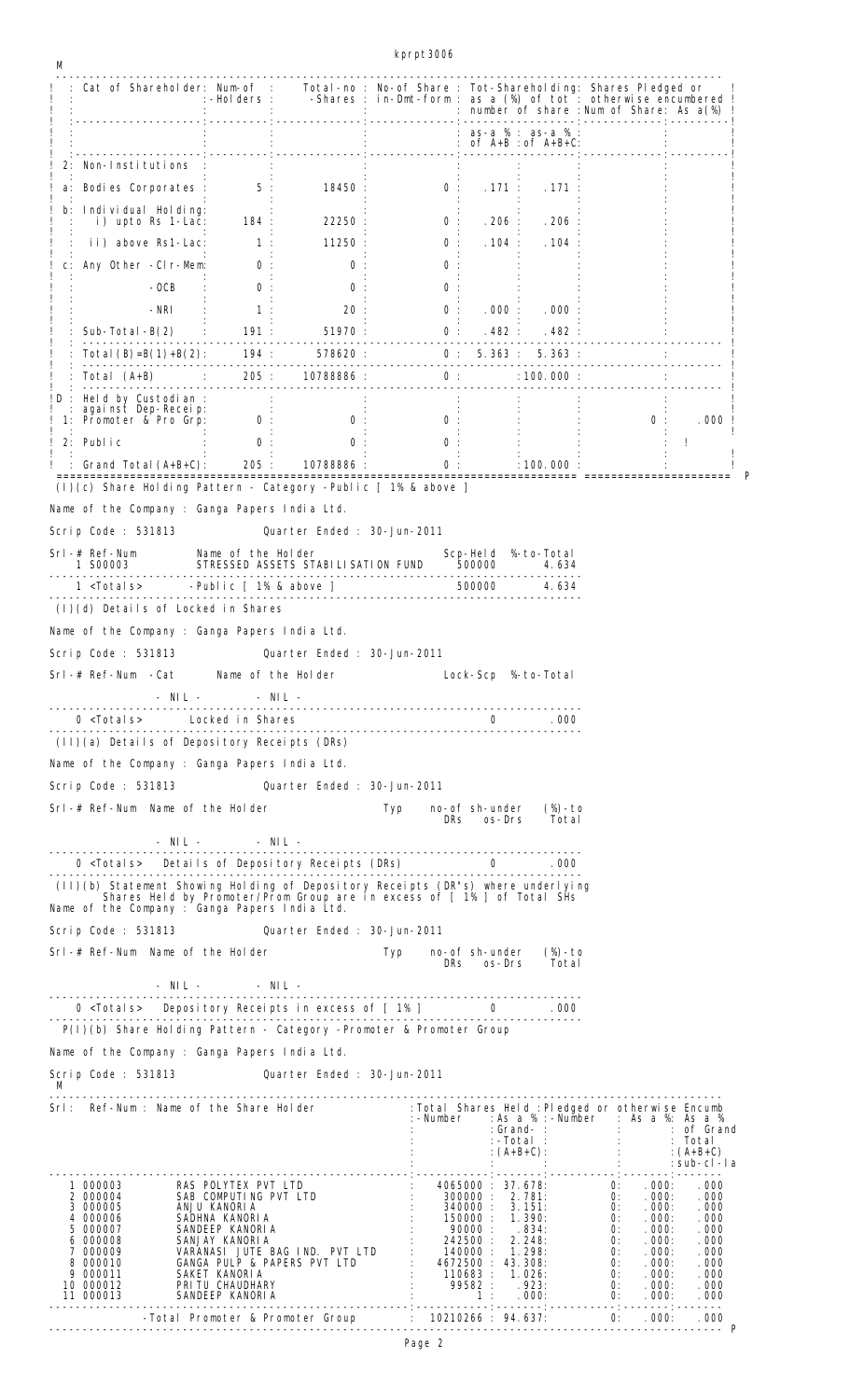| Ganga Papers India Ltd.                                                                                                                                                                                                                |                                                                                                                                                                                                                                          |                                                                                                                                        |                  | kprpt3006<br>(KPEQ S-) PAGE : 1                                                                                                                     |                |                                                |
|----------------------------------------------------------------------------------------------------------------------------------------------------------------------------------------------------------------------------------------|------------------------------------------------------------------------------------------------------------------------------------------------------------------------------------------------------------------------------------------|----------------------------------------------------------------------------------------------------------------------------------------|------------------|-----------------------------------------------------------------------------------------------------------------------------------------------------|----------------|------------------------------------------------|
| Status & Sub-Status Wise Report : As on 30-Jun-2011                                                                                                                                                                                    |                                                                                                                                                                                                                                          |                                                                                                                                        |                  |                                                                                                                                                     |                |                                                |
| Codes Status & Sub-Status Heads Fol-Cnt (%) Holding-Cnt (%)                                                                                                                                                                            |                                                                                                                                                                                                                                          |                                                                                                                                        |                  |                                                                                                                                                     |                |                                                |
| 1 00<br>104                                                                                                                                                                                                                            |                                                                                                                                                                                                                                          |                                                                                                                                        |                  |                                                                                                                                                     |                |                                                |
| 1.                                                                                                                                                                                                                                     | General Public<br>Promoters-Ind<br>* S T A T U S - T O T A L * 2000 1920 1022766 10.82766 9.572<br>* S T A T U S - T O T A L * 2000 1066266 1066266 9.883                                                                                |                                                                                                                                        |                  |                                                                                                                                                     |                |                                                |
| 201<br>NRI -Rep                                                                                                                                                                                                                        |                                                                                                                                                                                                                                          |                                                                                                                                        |                  |                                                                                                                                                     |                | 20 .000                                        |
| 2                                                                                                                                                                                                                                      |                                                                                                                                                                                                                                          | $\begin{array}{cccc} & 1 & .488 \\ - & . & . & . & . & . \\ & & 1 & .488 \\ - & . & . & . & . & . \\ & & . & . & . & . \\ \end{array}$ |                  |                                                                                                                                                     | 20             | -------<br>$20 \qquad 000$                     |
|                                                                                                                                                                                                                                        |                                                                                                                                                                                                                                          |                                                                                                                                        |                  |                                                                                                                                                     |                | -------                                        |
| 4 05<br>Gr.Comp.& Assoc<br>406                                                                                                                                                                                                         |                                                                                                                                                                                                                                          |                                                                                                                                        |                  |                                                                                                                                                     |                |                                                |
| 409<br>4 12                                                                                                                                                                                                                            |                                                                                                                                                                                                                                          |                                                                                                                                        |                  |                                                                                                                                                     |                |                                                |
| 4                                                                                                                                                                                                                                      | Gr. Comp. & Assoc 5 = 0.64<br>Mutual Funds 2 = 0.77500 = 0.65 = 0.64<br>Pvt Corp Bodies 5 = 0.439 = 0.650 = 0.771<br>State-Govt FI/Corp = 0.774 L * 0.634 = 0.0000 = 0.774<br>2650 = 0.771<br>272600 = 0.774 L * 0.774 L * 0.75 = 0.7722 |                                                                                                                                        |                  |                                                                                                                                                     |                |                                                |
|                                                                                                                                                                                                                                        |                                                                                                                                                                                                                                          |                                                                                                                                        |                  |                                                                                                                                                     |                |                                                |
| Ganga Papers India Ltd.                                                                                                                                                                                                                |                                                                                                                                                                                                                                          |                                                                                                                                        |                  | (KPEQ S-) PAGE : 1                                                                                                                                  |                |                                                |
| Status & Sub-Status Wise Report : As on 30-Jun-2011                                                                                                                                                                                    |                                                                                                                                                                                                                                          |                                                                                                                                        |                  |                                                                                                                                                     |                |                                                |
| Indian Promoters                                                                                                                                                                                                                       |                                                                                                                                                                                                                                          |                                                                                                                                        |                  |                                                                                                                                                     |                |                                                |
| FOL/CLI# SIGL NAME OF THE SHARE HOLDERS                                                                                                                                                                                                |                                                                                                                                                                                                                                          |                                                                                                                                        |                  |                                                                                                                                                     | HOLDG % TO Cap |                                                |
|                                                                                                                                                                                                                                        |                                                                                                                                                                                                                                          |                                                                                                                                        |                  |                                                                                                                                                     |                |                                                |
|                                                                                                                                                                                                                                        |                                                                                                                                                                                                                                          |                                                                                                                                        |                  |                                                                                                                                                     |                |                                                |
|                                                                                                                                                                                                                                        |                                                                                                                                                                                                                                          |                                                                                                                                        |                  | 340000 3: 131<br>300000 3: 781<br>242500 2: 248<br>150000 1: 390<br>140000 1: 298<br>110683 1: 026<br>99582 .923<br>90000 834<br>1. .000<br>1. .000 |                |                                                |
|                                                                                                                                                                                                                                        |                                                                                                                                                                                                                                          |                                                                                                                                        |                  |                                                                                                                                                     |                |                                                |
|                                                                                                                                                                                                                                        |                                                                                                                                                                                                                                          |                                                                                                                                        |                  |                                                                                                                                                     |                |                                                |
| 000010 4 05 GANGA PULP & PAPERS PVT LTD 4672500 43.308<br>000003 4 05 RAS POLYTEX PVT LTD 4065000 37.678<br>000005 1 04 ANJU KANORIA 340000 3.151<br>000004 4 05 SAB COMPUTING PVT LTD 300000 3.151<br>000006 1 04 SANJAY KANORIA 2425 |                                                                                                                                                                                                                                          |                                                                                                                                        |                  |                                                                                                                                                     |                |                                                |
|                                                                                                                                                                                                                                        |                                                                                                                                                                                                                                          |                                                                                                                                        |                  |                                                                                                                                                     |                |                                                |
| Ganga Papers India Ltd.                             (KPEQ S-)       PAGE : 2                                                                                                                                                           |                                                                                                                                                                                                                                          |                                                                                                                                        |                  |                                                                                                                                                     |                |                                                |
| Status & Sub-Status Wise Report : As on 30-Jun-2011                                                                                                                                                                                    |                                                                                                                                                                                                                                          |                                                                                                                                        |                  |                                                                                                                                                     |                |                                                |
| Mutual Funds and UTI<br>FOL/CLI# SIGL NAME OF THE SHARE HOLDERS                                                                                                                                                                        |                                                                                                                                                                                                                                          |                                                                                                                                        |                  |                                                                                                                                                     |                |                                                |
|                                                                                                                                                                                                                                        |                                                                                                                                                                                                                                          |                                                                                                                                        |                  |                                                                                                                                                     | HOLDG % TO Cap |                                                |
|                                                                                                                                                                                                                                        |                                                                                                                                                                                                                                          |                                                                                                                                        |                  |                                                                                                                                                     |                |                                                |
|                                                                                                                                                                                                                                        |                                                                                                                                                                                                                                          |                                                                                                                                        |                  | 26650<br>------------------------                                                                                                                   |                |                                                |
|                                                                                                                                                                                                                                        | Ganga Papers India Ltd. (KPEQ S-) PAGE : 3                                                                                                                                                                                               |                                                                                                                                        |                  |                                                                                                                                                     |                |                                                |
| Status & Sub-Status Wise Report : As on 30-Jun-2011                                                                                                                                                                                    |                                                                                                                                                                                                                                          |                                                                                                                                        |                  |                                                                                                                                                     |                |                                                |
| Banks, Fin Inst $(s)$ , Ins Comp $(s)$                                                                                                                                                                                                 |                                                                                                                                                                                                                                          |                                                                                                                                        |                  |                                                                                                                                                     |                |                                                |
| FOL/CLI# SIGL NAME OF THE SHARE HOLDERS                                                                                                                                                                                                |                                                                                                                                                                                                                                          |                                                                                                                                        |                  |                                                                                                                                                     | HOLDG % TO Cap |                                                |
| S00003 4 12 STRESSED ASSETS STABILISATION FUN 500000 4.634                                                                                                                                                                             |                                                                                                                                                                                                                                          |                                                                                                                                        |                  |                                                                                                                                                     |                |                                                |
| 000001 B2A Banks, Fin Inst(s), Ins Comp(s) 500000 4.634                                                                                                                                                                                | Ganga Papers India Ltd. (KPEQ S-) PAGE : 4                                                                                                                                                                                               |                                                                                                                                        |                  |                                                                                                                                                     |                |                                                |
| Status & Sub-Status Wise Report : As on 30-Jun-2011                                                                                                                                                                                    |                                                                                                                                                                                                                                          |                                                                                                                                        |                  |                                                                                                                                                     |                |                                                |
| Pri vate Corporate Bodies                                                                                                                                                                                                              |                                                                                                                                                                                                                                          |                                                                                                                                        |                  |                                                                                                                                                     |                |                                                |
| FOL/CLI# SIGL NAME OF THE SHARE HOLDERS                                                                                                                                                                                                |                                                                                                                                                                                                                                          |                                                                                                                                        |                  |                                                                                                                                                     | HOLDG % TO Cap |                                                |
|                                                                                                                                                                                                                                        |                                                                                                                                                                                                                                          |                                                                                                                                        |                  |                                                                                                                                                     |                |                                                |
|                                                                                                                                                                                                                                        |                                                                                                                                                                                                                                          |                                                                                                                                        |                  |                                                                                                                                                     |                |                                                |
| 10503 4 09 SIS SECURITIES MARKETING PVT LTD 11660 . 108<br>101503 4 09 I L & F S 5000 . 046<br>S01507 4 09 SIS SHARE & STOCK BROKERS PVT LTD 1350 . 013<br>S01508 4 09 SHRIRAM INDUS STOCKS LTD 340 . 003<br>J01505 4 09 JOINDRE CAPIT |                                                                                                                                                                                                                                          |                                                                                                                                        |                  |                                                                                                                                                     |                |                                                |
|                                                                                                                                                                                                                                        |                                                                                                                                                                                                                                          |                                                                                                                                        |                  |                                                                                                                                                     |                |                                                |
| Ganga Papers India Ltd. (KPEQ S-) PAGE : 5                                                                                                                                                                                             |                                                                                                                                                                                                                                          |                                                                                                                                        |                  |                                                                                                                                                     |                |                                                |
| Status & Sub-Status Wise Report : As on 30-Jun-2011                                                                                                                                                                                    |                                                                                                                                                                                                                                          |                                                                                                                                        |                  |                                                                                                                                                     |                |                                                |
| Nri / OCB                                                                                                                                                                                                                              |                                                                                                                                                                                                                                          |                                                                                                                                        |                  |                                                                                                                                                     |                |                                                |
| FOL/CLI# SIGL NAME OF THE SHARE HOLDERS                                                                                                                                                                                                |                                                                                                                                                                                                                                          |                                                                                                                                        |                  |                                                                                                                                                     | HOLDG % TO Cap |                                                |
| A01151 2 01 ANIL U KUNCHUR                                                                                                                                                                                                             |                                                                                                                                                                                                                                          |                                                                                                                                        |                  |                                                                                                                                                     | 20 .000        |                                                |
|                                                                                                                                                                                                                                        |                                                                                                                                                                                                                                          |                                                                                                                                        |                  |                                                                                                                                                     |                |                                                |
| Ganga Papers India Ltd. (KPEQ S-) PAGE : 6                                                                                                                                                                                             |                                                                                                                                                                                                                                          |                                                                                                                                        |                  |                                                                                                                                                     |                |                                                |
| Status & Sub-Status Wise Report : As on 30-Jun-2011                                                                                                                                                                                    |                                                                                                                                                                                                                                          |                                                                                                                                        |                  |                                                                                                                                                     |                |                                                |
| List of Holders holding 01.000% & above<br>FOL/CLI# NAME OF THE SHARE HOLDER                                                                                                                                                           |                                                                                                                                                                                                                                          |                                                                                                                                        |                  |                                                                                                                                                     |                |                                                |
| 000005 ANJU KANORIA                                                                                                                                                                                                                    |                                                                                                                                                                                                                                          |                                                                                                                                        |                  | HOLDG % Cap Category                                                                                                                                |                | 340000 3.151 Indian Promoter                   |
| 000008<br>SANJAY KANORIA<br>000006<br>SADHNA KANORIA                                                                                                                                                                                   |                                                                                                                                                                                                                                          |                                                                                                                                        | 242500<br>150000 |                                                                                                                                                     |                | 2.248 Indian Promoter<br>1.390 Indian Promoter |
| 000011<br>SAKET KANORIA                                                                                                                                                                                                                |                                                                                                                                                                                                                                          |                                                                                                                                        | 110683           | Page 3                                                                                                                                              |                | 1.026 Indian Promoter                          |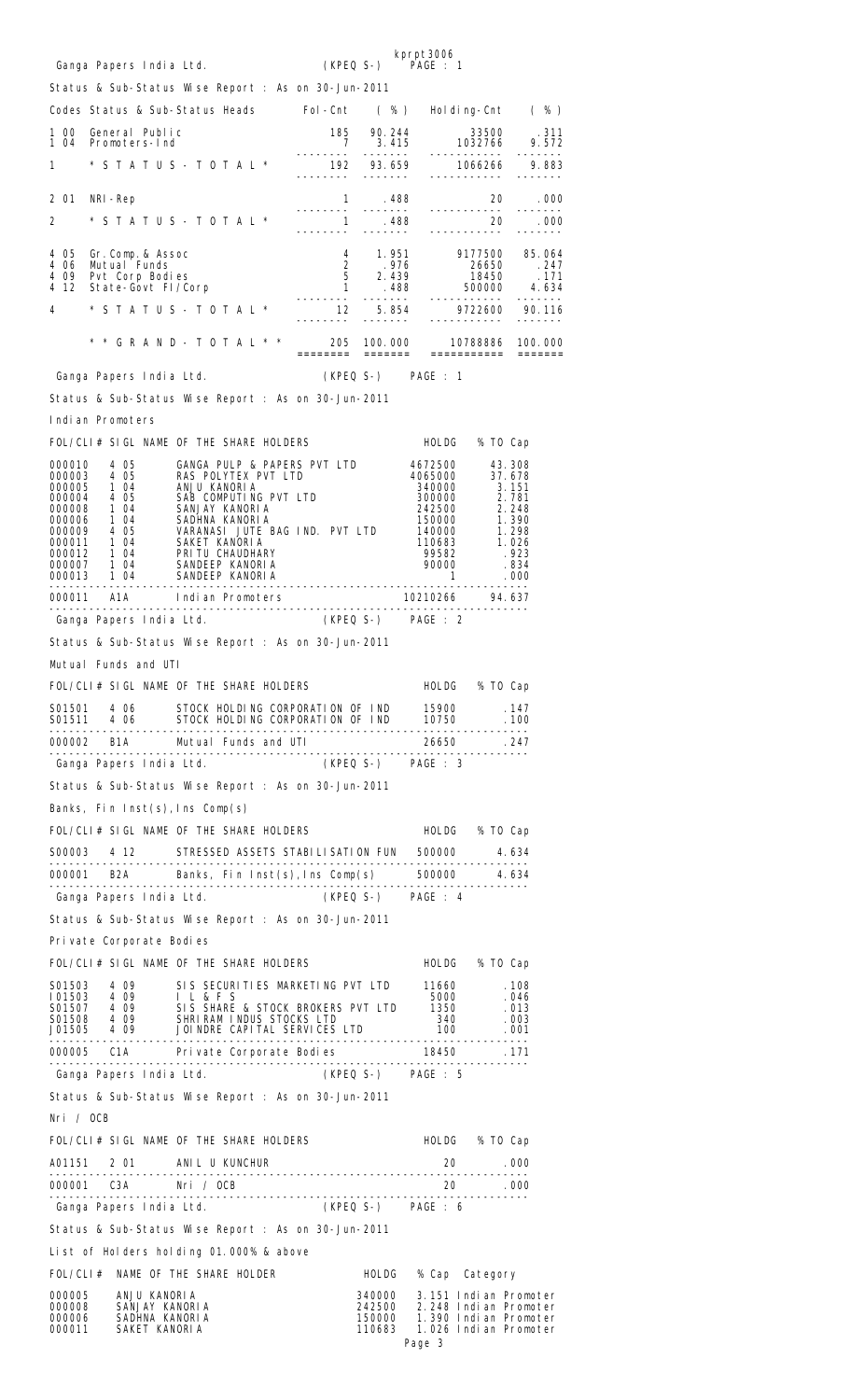|                  |                 | 800010 GANGA PULP & PAPERS PVT LTD 4672500 43.308 Indi an Promoter<br>000003 RAS POLYTEX PVT LTD 4065000 37.678 Indi an Promoter<br>000004 SAB COMPUTING PVT LTD 300000 2.781 Indi an Promoter<br>000009 VARANASI JUTE BAG IND. PVT | kprpt3006 |               |
|------------------|-----------------|-------------------------------------------------------------------------------------------------------------------------------------------------------------------------------------------------------------------------------------|-----------|---------------|
|                  |                 |                                                                                                                                                                                                                                     |           |               |
|                  |                 | Ganga Papers India Ltd. (KPEQ S-) PAGE : 7                                                                                                                                                                                          |           |               |
|                  |                 | Status & Sub-Status Wise Report : As on 30-Jun-2011                                                                                                                                                                                 |           |               |
|                  |                 | List of Top (100) Holders (General)                                                                                                                                                                                                 |           |               |
|                  |                 | FOL/CLI# SIGL NAME OF THE SHARE HOLDERS HOLDG % TO Cap                                                                                                                                                                              |           |               |
|                  |                 |                                                                                                                                                                                                                                     |           |               |
|                  |                 |                                                                                                                                                                                                                                     |           |               |
|                  |                 |                                                                                                                                                                                                                                     |           |               |
|                  |                 |                                                                                                                                                                                                                                     |           |               |
|                  |                 |                                                                                                                                                                                                                                     |           |               |
|                  |                 |                                                                                                                                                                                                                                     |           |               |
|                  |                 | L'EST or top (LOU) HEIDER (JAMER LAMERATI) (1961-2002)<br>EGL/CLI # SICL MANE OF THE SARRE HOLDERS HOLD & 100 C 2010<br>2000031 4 405 C 2040A PULLP A PAPER START LID<br>2000031 4 105 C 2000031 4 105 EMPLE START LID (46/25000) 4 |           |               |
|                  |                 |                                                                                                                                                                                                                                     |           |               |
|                  |                 |                                                                                                                                                                                                                                     |           |               |
|                  |                 |                                                                                                                                                                                                                                     |           |               |
|                  |                 |                                                                                                                                                                                                                                     |           |               |
|                  |                 |                                                                                                                                                                                                                                     |           |               |
|                  |                 |                                                                                                                                                                                                                                     |           |               |
|                  |                 |                                                                                                                                                                                                                                     |           |               |
|                  |                 |                                                                                                                                                                                                                                     |           |               |
|                  |                 |                                                                                                                                                                                                                                     |           |               |
|                  |                 |                                                                                                                                                                                                                                     |           |               |
|                  |                 |                                                                                                                                                                                                                                     |           |               |
|                  |                 |                                                                                                                                                                                                                                     |           |               |
|                  |                 |                                                                                                                                                                                                                                     |           |               |
|                  |                 |                                                                                                                                                                                                                                     |           |               |
|                  |                 |                                                                                                                                                                                                                                     |           |               |
|                  |                 |                                                                                                                                                                                                                                     |           |               |
|                  |                 |                                                                                                                                                                                                                                     |           |               |
|                  |                 |                                                                                                                                                                                                                                     |           |               |
|                  |                 |                                                                                                                                                                                                                                     |           |               |
|                  |                 |                                                                                                                                                                                                                                     |           |               |
|                  |                 |                                                                                                                                                                                                                                     |           |               |
|                  |                 | Status & Sub-Status Wise Report : As on 30-Jun-2011                                                                                                                                                                                 |           |               |
|                  |                 | List of Top (100) Holders (General)                                                                                                                                                                                                 |           |               |
|                  |                 | FOL/CLI# SIGL NAME OF THE SHARE HOLDERS FOL/CLI# SIGL NAME OF THE SHARE HOLDERS                                                                                                                                                     |           |               |
|                  |                 |                                                                                                                                                                                                                                     |           |               |
|                  |                 |                                                                                                                                                                                                                                     |           |               |
|                  |                 |                                                                                                                                                                                                                                     |           |               |
|                  |                 |                                                                                                                                                                                                                                     |           |               |
|                  |                 |                                                                                                                                                                                                                                     |           |               |
|                  |                 |                                                                                                                                                                                                                                     |           |               |
|                  |                 |                                                                                                                                                                                                                                     |           |               |
|                  |                 |                                                                                                                                                                                                                                     |           |               |
|                  |                 |                                                                                                                                                                                                                                     |           |               |
|                  |                 |                                                                                                                                                                                                                                     |           |               |
|                  |                 |                                                                                                                                                                                                                                     |           |               |
|                  |                 |                                                                                                                                                                                                                                     |           |               |
|                  |                 |                                                                                                                                                                                                                                     |           |               |
|                  |                 |                                                                                                                                                                                                                                     |           |               |
|                  |                 |                                                                                                                                                                                                                                     |           |               |
|                  |                 |                                                                                                                                                                                                                                     |           |               |
|                  |                 |                                                                                                                                                                                                                                     |           |               |
| L01018           | 100             | LAXMI KANT G MANDHANA                                                                                                                                                                                                               | 50        | . 000         |
| L01019<br>L01020 | 1 00<br>1<br>00 | LAXMI KANT JAKOTI YA<br>LEELA RAMPRATAP LAHOTI                                                                                                                                                                                      | 50<br>50  | . 000<br>.000 |
| L01021           | 1 00            | LEELA TAPARI A                                                                                                                                                                                                                      | 50        | .000          |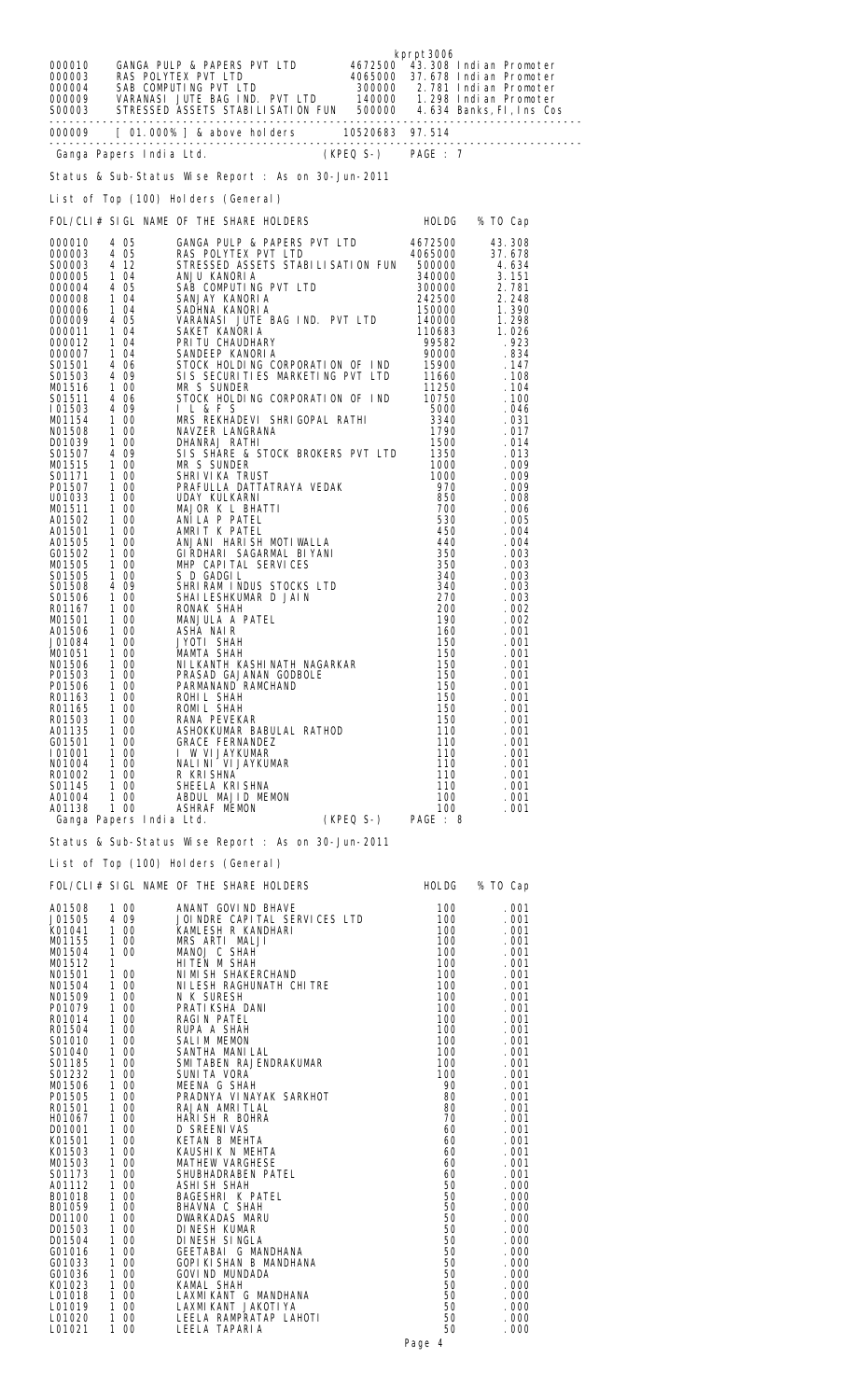| MO1039<br>MO1139                                                                                                                                                                                                                                                                                                                                                                                                                                               |           | 1 00<br>1 00                                                                                                                                                   | MOHANLAL SHAH                                                                                                                                                                                                                                                                                                                                                                                                                                                                                                                                                                                                                                                                                                                                                                                                                                            |                | MAHESH DHIRAJLAL PAREKH<br>MO1139 1 00 MOHANLAL SHAH 50 .000<br>MO1507 1 00 MS ARUNA SI VAKUMAR 50 .000<br>MO1508 1 00 MR R S RAMANATHAN 50 .000<br>MO1509 1 00 MADHUBALA S VYAS 50 .000<br>MO1510 1 00 MADHUBALA S VYAS 50 .000<br>MO1510 1 00 MANJULA JAIN 50 .00                        |                           | kprpt3006    | 50<br>$\begin{array}{c} 50 \\ 50 \end{array}$                                                                                                                                                                                                                                                                                                              | . 000<br>. 000                                                                                                                                                                                                                                                                                                                                                                                                                    |
|----------------------------------------------------------------------------------------------------------------------------------------------------------------------------------------------------------------------------------------------------------------------------------------------------------------------------------------------------------------------------------------------------------------------------------------------------------------|-----------|----------------------------------------------------------------------------------------------------------------------------------------------------------------|----------------------------------------------------------------------------------------------------------------------------------------------------------------------------------------------------------------------------------------------------------------------------------------------------------------------------------------------------------------------------------------------------------------------------------------------------------------------------------------------------------------------------------------------------------------------------------------------------------------------------------------------------------------------------------------------------------------------------------------------------------------------------------------------------------------------------------------------------------|----------------|--------------------------------------------------------------------------------------------------------------------------------------------------------------------------------------------------------------------------------------------------------------------------------------------|---------------------------|--------------|------------------------------------------------------------------------------------------------------------------------------------------------------------------------------------------------------------------------------------------------------------------------------------------------------------------------------------------------------------|-----------------------------------------------------------------------------------------------------------------------------------------------------------------------------------------------------------------------------------------------------------------------------------------------------------------------------------------------------------------------------------------------------------------------------------|
|                                                                                                                                                                                                                                                                                                                                                                                                                                                                |           |                                                                                                                                                                |                                                                                                                                                                                                                                                                                                                                                                                                                                                                                                                                                                                                                                                                                                                                                                                                                                                          |                | 000100 Top (100) Holders - (General) 10786375 99.977<br>Canga Papers India Ltd. (KPEQ S-) PAGE: 9                                                                                                                                                                                          |                           |              |                                                                                                                                                                                                                                                                                                                                                            |                                                                                                                                                                                                                                                                                                                                                                                                                                   |
|                                                                                                                                                                                                                                                                                                                                                                                                                                                                |           |                                                                                                                                                                |                                                                                                                                                                                                                                                                                                                                                                                                                                                                                                                                                                                                                                                                                                                                                                                                                                                          |                |                                                                                                                                                                                                                                                                                            |                           |              |                                                                                                                                                                                                                                                                                                                                                            |                                                                                                                                                                                                                                                                                                                                                                                                                                   |
|                                                                                                                                                                                                                                                                                                                                                                                                                                                                |           |                                                                                                                                                                |                                                                                                                                                                                                                                                                                                                                                                                                                                                                                                                                                                                                                                                                                                                                                                                                                                                          |                | Status & Sub-Status Wise Report : As on 30-Jun-2011                                                                                                                                                                                                                                        |                           |              |                                                                                                                                                                                                                                                                                                                                                            |                                                                                                                                                                                                                                                                                                                                                                                                                                   |
|                                                                                                                                                                                                                                                                                                                                                                                                                                                                |           |                                                                                                                                                                | List of Top (50) Holders (Individual)                                                                                                                                                                                                                                                                                                                                                                                                                                                                                                                                                                                                                                                                                                                                                                                                                    |                |                                                                                                                                                                                                                                                                                            |                           |              |                                                                                                                                                                                                                                                                                                                                                            |                                                                                                                                                                                                                                                                                                                                                                                                                                   |
|                                                                                                                                                                                                                                                                                                                                                                                                                                                                |           |                                                                                                                                                                | FOL/CLI# SIGL NAME OF THE SHARE HOLDERS                                                                                                                                                                                                                                                                                                                                                                                                                                                                                                                                                                                                                                                                                                                                                                                                                  |                |                                                                                                                                                                                                                                                                                            |                           |              | HOLDG % TO Cap                                                                                                                                                                                                                                                                                                                                             |                                                                                                                                                                                                                                                                                                                                                                                                                                   |
| MO1516<br>MO1154<br>NO1508<br>D01039<br>MO1515<br>S01171<br>P01507<br>U01033<br>MO1511<br>A01502<br>A01501<br>A01505<br>G01502<br>MO1505<br>S01505<br>S01506<br>R01167<br>M01501<br>A01506<br>J01084<br>MO1051<br>NO1506<br>P01503<br>P01506<br>R01163<br>R01165<br>R01503<br>A01135<br>G01501<br>101001<br>NO1004<br>R01002<br>S01145<br>A01004<br>A01138<br>A01508<br>K01041<br>MO1155<br>MO1504<br>M01512<br>NO1501<br>NO1504<br>NO1509<br>P01079<br>R01014 | 1 00<br>1 | 1 00<br>1 00<br>1 00<br>1 00<br>1 00<br>1 00<br>1 00<br>1 00<br>1 00<br>R01014 1 00<br>R01504 1 00<br>S01010 1 00<br>S01040 1 00<br>S01185 1 00<br>S01232 1 00 | MR S SUNDER<br>100 MR S SUNDER<br>100 MRS REKHADEVI<br>100 MAVZER LANGRAI<br>100 DHANRAJ RATHI<br>100 MR S SUNDER<br>100 MR S SUNDER<br>100 DHANRAJ RATHI<br>100 DHANRAJ RATHI<br>100 MAJOR K L BHA<br>100 ANILA P PATEL<br>100 ANILA P PATEL<br>100 ANILA RATEL<br>100 GIRDHARI<br>NAVZER LANGRANA<br>SHRI VI KA TRUST<br>MAJOR K L BHATTI<br>MANJULA A PATEL<br>PARMANAND RAMCHAND<br>NOMIL SHAH<br>100 RANA PEVEKAR<br>100 ASHOKKUMAR BABULA<br>100 GRACE FERNANDEZ<br>100 I MLIJAYKUMAR<br>100 NALINI VIJAYKUMAR<br>100 R KRISHNA<br>100 SHEELA KRISHNA<br>100 ABBUL MAJID MEMON<br>100 ABBUL MAJID MEMON<br>100 ASHRAF MEMON<br>ANANT GOVIND BHAVE<br>KAMLESH R KANDHARI<br>MRS ARTI MALJI<br>MANOJ C SHAH<br>HI TEN M SHAH<br>NI MI SH SHAKERCHAND<br>N K SURESH<br>PRATI KSHA DANI<br>RAGIN PATEL<br>RUPA A SHAH<br>SALIM MEMON<br>SANTHA MANILAL |                | MRS REKHADEVI SHRIGOPAL RATHI<br>PRAFULLA DATTATRAYA VEDAK<br>ANJANI HARISH MOTIWALLA<br>GI RDHARI SAGARMAL BI YANI<br>MHP CAPITAL SERVICES<br>SHAI LESHKUMAR D JAI N<br>NI LKANTH KASHI NATH NAGARKAR<br>PRASAD GAJANAN GODBOLE<br>ASHOKKUMAR BABULAL RATHOD<br>NI LESH RAGHUNATH CHI TRE |                           |              | 11250<br>3340<br>1790<br>1500<br>1000<br>1000<br>970<br>850<br>700<br>530<br>450<br>440<br>350<br>350<br>340<br>270<br>200<br>190<br>160<br>150<br>150<br>150<br>150<br>150<br>150<br>150<br>150<br>110<br>110<br>$\frac{110}{110}$<br>110<br>110<br>100<br>100<br>100<br>100<br>100<br>100<br>100<br>100<br>100<br>100<br>100<br>100<br>100<br>100<br>100 | . 104<br>. 031<br>. 017<br>.014<br>. 009<br>. 009<br>. 009<br>. 008<br>. 006<br>. 005<br>. 004<br>. 004<br>.003<br>. 003<br>. 003<br>.003<br>. 002<br>. 002<br>. 001<br>. 001<br>. 001<br>. 001<br>. 001<br>. 001<br>. 001<br>. 001<br>. 001<br>.001<br>. 001<br>. 001<br>.001<br>. 001<br>. 001<br>.001<br>.001<br>.001<br>. 001<br>. 001<br>.001<br>. 001<br>. 001<br>.001<br>. 001<br>. 001<br>.001<br>. 001<br>. 001<br>. 001 |
|                                                                                                                                                                                                                                                                                                                                                                                                                                                                |           |                                                                                                                                                                | SUNI TA VORA                                                                                                                                                                                                                                                                                                                                                                                                                                                                                                                                                                                                                                                                                                                                                                                                                                             |                | SMI TABEN RAJENDRAKUMAR                                                                                                                                                                                                                                                                    |                           |              | 100<br>100                                                                                                                                                                                                                                                                                                                                                 | . 001<br>. 001                                                                                                                                                                                                                                                                                                                                                                                                                    |
|                                                                                                                                                                                                                                                                                                                                                                                                                                                                |           |                                                                                                                                                                |                                                                                                                                                                                                                                                                                                                                                                                                                                                                                                                                                                                                                                                                                                                                                                                                                                                          |                |                                                                                                                                                                                                                                                                                            |                           |              |                                                                                                                                                                                                                                                                                                                                                            | . 271                                                                                                                                                                                                                                                                                                                                                                                                                             |
|                                                                                                                                                                                                                                                                                                                                                                                                                                                                |           |                                                                                                                                                                |                                                                                                                                                                                                                                                                                                                                                                                                                                                                                                                                                                                                                                                                                                                                                                                                                                                          |                | Ganga Papers India Ltd. (KPEQ S-) PAGE : 1                                                                                                                                                                                                                                                 |                           |              |                                                                                                                                                                                                                                                                                                                                                            |                                                                                                                                                                                                                                                                                                                                                                                                                                   |
|                                                                                                                                                                                                                                                                                                                                                                                                                                                                |           |                                                                                                                                                                |                                                                                                                                                                                                                                                                                                                                                                                                                                                                                                                                                                                                                                                                                                                                                                                                                                                          |                | Capital Structure: As on : 30-Jun-2011                                                                                                                                                                                                                                                     |                           |              |                                                                                                                                                                                                                                                                                                                                                            |                                                                                                                                                                                                                                                                                                                                                                                                                                   |
|                                                                                                                                                                                                                                                                                                                                                                                                                                                                |           |                                                                                                                                                                |                                                                                                                                                                                                                                                                                                                                                                                                                                                                                                                                                                                                                                                                                                                                                                                                                                                          |                | -Type : Rec-Count : Holding : (%)                                                                                                                                                                                                                                                          |                           |              |                                                                                                                                                                                                                                                                                                                                                            |                                                                                                                                                                                                                                                                                                                                                                                                                                   |
| -CDSL                                                                                                                                                                                                                                                                                                                                                                                                                                                          |           |                                                                                                                                                                | 0                                                                                                                                                                                                                                                                                                                                                                                                                                                                                                                                                                                                                                                                                                                                                                                                                                                        |                |                                                                                                                                                                                                                                                                                            | $0 \qquad \qquad$<br>.000 |              |                                                                                                                                                                                                                                                                                                                                                            |                                                                                                                                                                                                                                                                                                                                                                                                                                   |
| -NSDL                                                                                                                                                                                                                                                                                                                                                                                                                                                          |           |                                                                                                                                                                | 0                                                                                                                                                                                                                                                                                                                                                                                                                                                                                                                                                                                                                                                                                                                                                                                                                                                        |                | 0                                                                                                                                                                                                                                                                                          | .000                      |              |                                                                                                                                                                                                                                                                                                                                                            |                                                                                                                                                                                                                                                                                                                                                                                                                                   |
| -PHY                                                                                                                                                                                                                                                                                                                                                                                                                                                           |           |                                                                                                                                                                | 205 — 100                                                                                                                                                                                                                                                                                                                                                                                                                                                                                                                                                                                                                                                                                                                                                                                                                                                |                |                                                                                                                                                                                                                                                                                            | 10788886 100.000          |              |                                                                                                                                                                                                                                                                                                                                                            |                                                                                                                                                                                                                                                                                                                                                                                                                                   |
| *Total                                                                                                                                                                                                                                                                                                                                                                                                                                                         |           |                                                                                                                                                                | 205                                                                                                                                                                                                                                                                                                                                                                                                                                                                                                                                                                                                                                                                                                                                                                                                                                                      |                |                                                                                                                                                                                                                                                                                            | 10788886 100.000          |              |                                                                                                                                                                                                                                                                                                                                                            |                                                                                                                                                                                                                                                                                                                                                                                                                                   |
|                                                                                                                                                                                                                                                                                                                                                                                                                                                                |           |                                                                                                                                                                | Ganga Papers India Ltd.                                                                                                                                                                                                                                                                                                                                                                                                                                                                                                                                                                                                                                                                                                                                                                                                                                  |                |                                                                                                                                                                                                                                                                                            | (KPEQ S-) PAGE : 1        |              |                                                                                                                                                                                                                                                                                                                                                            |                                                                                                                                                                                                                                                                                                                                                                                                                                   |
|                                                                                                                                                                                                                                                                                                                                                                                                                                                                |           |                                                                                                                                                                |                                                                                                                                                                                                                                                                                                                                                                                                                                                                                                                                                                                                                                                                                                                                                                                                                                                          |                | -DI STRI BUTI ON SCHEDULE ON SCRIP VALUE -As On : 30-Jun-2011                                                                                                                                                                                                                              |                           |              |                                                                                                                                                                                                                                                                                                                                                            |                                                                                                                                                                                                                                                                                                                                                                                                                                   |
|                                                                                                                                                                                                                                                                                                                                                                                                                                                                |           |                                                                                                                                                                | SHARE(OR DEBENTURE) -NUM OF<br>OF NOMINAL VALUE / HOLDERS                                                                                                                                                                                                                                                                                                                                                                                                                                                                                                                                                                                                                                                                                                                                                                                                |                | (%) OF                                                                                                                                                                                                                                                                                     | HOLDERS A MOUNT           | T O T A L    | % OF<br>AMT                                                                                                                                                                                                                                                                                                                                                |                                                                                                                                                                                                                                                                                                                                                                                                                                   |
| UPT0                                                                                                                                                                                                                                                                                                                                                                                                                                                           | T0        | 5000                                                                                                                                                           |                                                                                                                                                                                                                                                                                                                                                                                                                                                                                                                                                                                                                                                                                                                                                                                                                                                          | 179            | 87.32                                                                                                                                                                                                                                                                                      |                           | 110310.00    | . 10                                                                                                                                                                                                                                                                                                                                                       |                                                                                                                                                                                                                                                                                                                                                                                                                                   |
| 5001                                                                                                                                                                                                                                                                                                                                                                                                                                                           | T0        | 10000                                                                                                                                                          |                                                                                                                                                                                                                                                                                                                                                                                                                                                                                                                                                                                                                                                                                                                                                                                                                                                          | 6              |                                                                                                                                                                                                                                                                                            | 2.93                      | 50500.00     | . 05                                                                                                                                                                                                                                                                                                                                                       |                                                                                                                                                                                                                                                                                                                                                                                                                                   |
| 10001                                                                                                                                                                                                                                                                                                                                                                                                                                                          | T0        | 20000                                                                                                                                                          |                                                                                                                                                                                                                                                                                                                                                                                                                                                                                                                                                                                                                                                                                                                                                                                                                                                          | 3              |                                                                                                                                                                                                                                                                                            | 1.46                      | 46400.00     | . 04                                                                                                                                                                                                                                                                                                                                                       |                                                                                                                                                                                                                                                                                                                                                                                                                                   |
| 20001                                                                                                                                                                                                                                                                                                                                                                                                                                                          | T0        | 30000                                                                                                                                                          |                                                                                                                                                                                                                                                                                                                                                                                                                                                                                                                                                                                                                                                                                                                                                                                                                                                          |                | . 00                                                                                                                                                                                                                                                                                       |                           | .00          | . 00                                                                                                                                                                                                                                                                                                                                                       |                                                                                                                                                                                                                                                                                                                                                                                                                                   |
| 30001                                                                                                                                                                                                                                                                                                                                                                                                                                                          | T0        | 40000                                                                                                                                                          |                                                                                                                                                                                                                                                                                                                                                                                                                                                                                                                                                                                                                                                                                                                                                                                                                                                          | $\overline{1}$ | .49                                                                                                                                                                                                                                                                                        |                           | 33400.00     | . 03                                                                                                                                                                                                                                                                                                                                                       |                                                                                                                                                                                                                                                                                                                                                                                                                                   |
| 40001                                                                                                                                                                                                                                                                                                                                                                                                                                                          | T0        | 50000                                                                                                                                                          |                                                                                                                                                                                                                                                                                                                                                                                                                                                                                                                                                                                                                                                                                                                                                                                                                                                          | $\mathbf{1}$   | .49                                                                                                                                                                                                                                                                                        |                           | 50000.00 .05 |                                                                                                                                                                                                                                                                                                                                                            |                                                                                                                                                                                                                                                                                                                                                                                                                                   |
| 50001                                                                                                                                                                                                                                                                                                                                                                                                                                                          | T0        | 100000                                                                                                                                                         |                                                                                                                                                                                                                                                                                                                                                                                                                                                                                                                                                                                                                                                                                                                                                                                                                                                          |                | . 00                                                                                                                                                                                                                                                                                       |                           | . 00         | .00                                                                                                                                                                                                                                                                                                                                                        |                                                                                                                                                                                                                                                                                                                                                                                                                                   |
| 100001                                                                                                                                                                                                                                                                                                                                                                                                                                                         | T0        | ABOVE                                                                                                                                                          |                                                                                                                                                                                                                                                                                                                                                                                                                                                                                                                                                                                                                                                                                                                                                                                                                                                          | 15             | 7.32                                                                                                                                                                                                                                                                                       |                           | 107598250.00 | 99.73                                                                                                                                                                                                                                                                                                                                                      |                                                                                                                                                                                                                                                                                                                                                                                                                                   |
|                                                                                                                                                                                                                                                                                                                                                                                                                                                                |           | * * T O T A L * *                                                                                                                                              |                                                                                                                                                                                                                                                                                                                                                                                                                                                                                                                                                                                                                                                                                                                                                                                                                                                          | 205            |                                                                                                                                                                                                                                                                                            |                           |              |                                                                                                                                                                                                                                                                                                                                                            |                                                                                                                                                                                                                                                                                                                                                                                                                                   |
|                                                                                                                                                                                                                                                                                                                                                                                                                                                                |           | Ganga Papers India Ltd.                                                                                                                                        |                                                                                                                                                                                                                                                                                                                                                                                                                                                                                                                                                                                                                                                                                                                                                                                                                                                          |                |                                                                                                                                                                                                                                                                                            | $(KPEQ S-)$               | PAGE : 2     |                                                                                                                                                                                                                                                                                                                                                            |                                                                                                                                                                                                                                                                                                                                                                                                                                   |
|                                                                                                                                                                                                                                                                                                                                                                                                                                                                |           |                                                                                                                                                                |                                                                                                                                                                                                                                                                                                                                                                                                                                                                                                                                                                                                                                                                                                                                                                                                                                                          |                | -DI STRI BUTI ON SCHEDULE ON NUMBER OF SHARES/DEBS -As On : 30-Jun-2011                                                                                                                                                                                                                    |                           |              |                                                                                                                                                                                                                                                                                                                                                            |                                                                                                                                                                                                                                                                                                                                                                                                                                   |